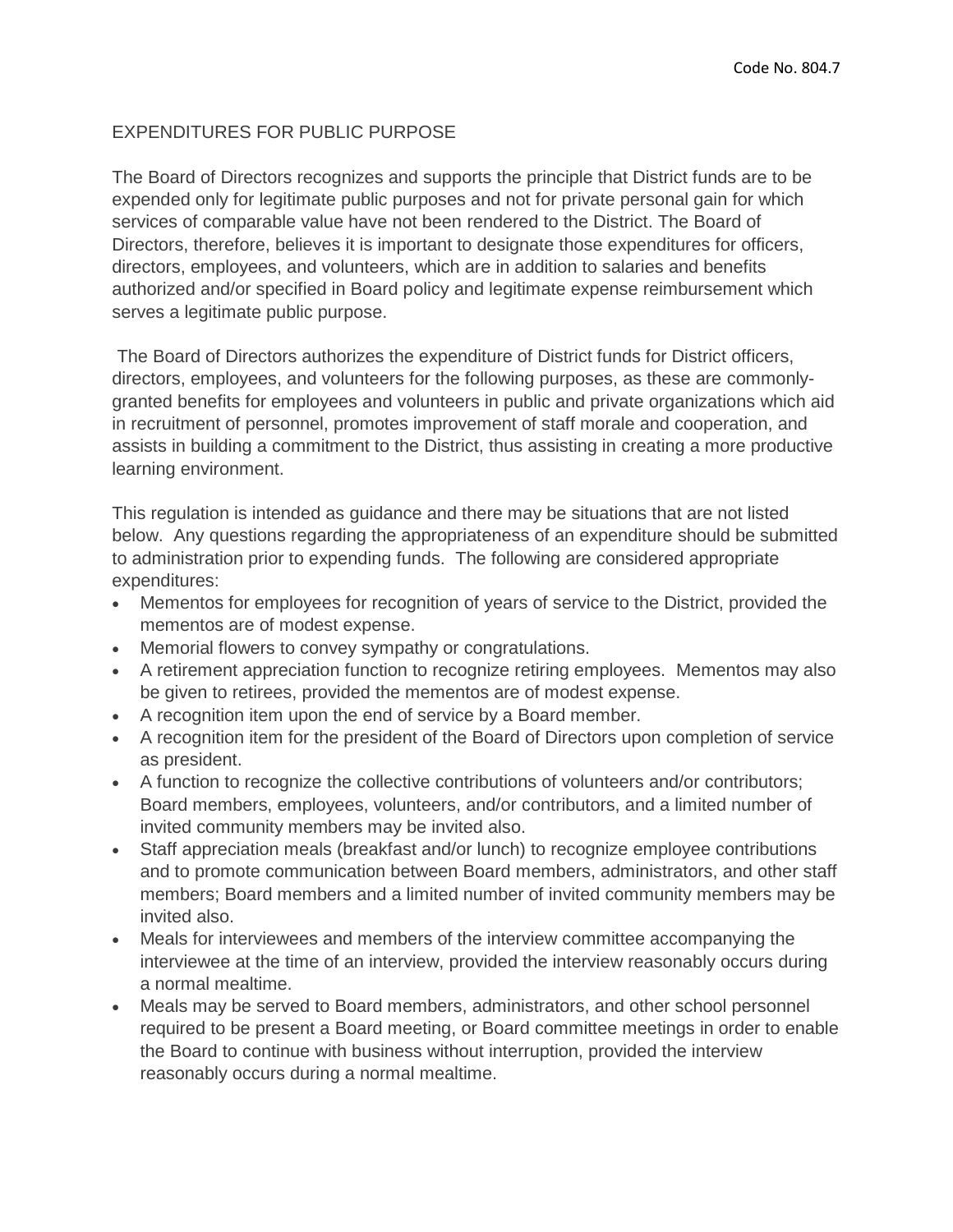- Meals may be purchased for volunteers working in buildings during the day, from student activity funds, provided work is being performed and/or the volunteer is unable to leave the building during a normal mealtime.
- Meals for off-site professional development and conferences for Board members, board officers, and accompanying district staff (i.e., Iowa Association of School Boards Annual Convention) who are attending said professional development and conferences to promote effective and efficient board governance.
- The Superintendent may determine that the serving of food or refreshments is appropriate for selected occasions.
- Motivational items for employees that align with the Board's mission and vision for teaching and learning and enhance the climate and culture of the district, provided the items are of modest expense.
- It is within the discretion of the building principal to authorize the purchase of awards holding a nominal value to commemorate the achievements of a student or group of students. These awards should be designated to reward behavior and values that exemplify the educational and community mission of the district.
- Flowers and decorations for school dances held as part of the district's student activity program are an allowable expense paid out of the student activity fund, provided the purchases are approved by the building principal.
- Limited refreshments may be available in public reception areas of the district. These refreshments may be purchased with the use of public funds, as they provide light refreshment to members of the community.
- Microwaves, refrigerators, coffee pots, toaster ovens, and other similar equipment items may be purchased with public funds for use in public reception areas and employee break rooms. Otherwise, the items must be purchased with personal funds. These items are not authorized in classrooms and offices.

Other Items to Consider:

- The purchase of alcohol is never an acceptable use of public monies
- Gift cards are personal expenses and public funds should not be used for these purposes.
- All purchases through a district-owned credit or procurement cards shall be preapproved and comply with the district's policy.
- The general purchase of personal clothing or other personal items (i.e., coffee mugs, pens, tote bags, t-shirts, apparel, etc.) where there is no specific purpose for said purchase is a personal expense and public funds shall not be used for this purpose.
- The District is Iowa sales tax exempt. All items purchased by a public school for the school's own use qualify for an exemption from sales tax if the items purchased relate to the educational process. When making purchases, the staff member must inform the vendor that the purchase is sales tax exempt. A vendor can request a tax exemption form from the district's Purchasing Department. The District will not reimburse for sales tax paid on purchases made on behalf of the school district.
- All food receipts must be itemized.
- Staff holiday decorations, cards, and parties are a personal expense and shall not be purchased with public funds.